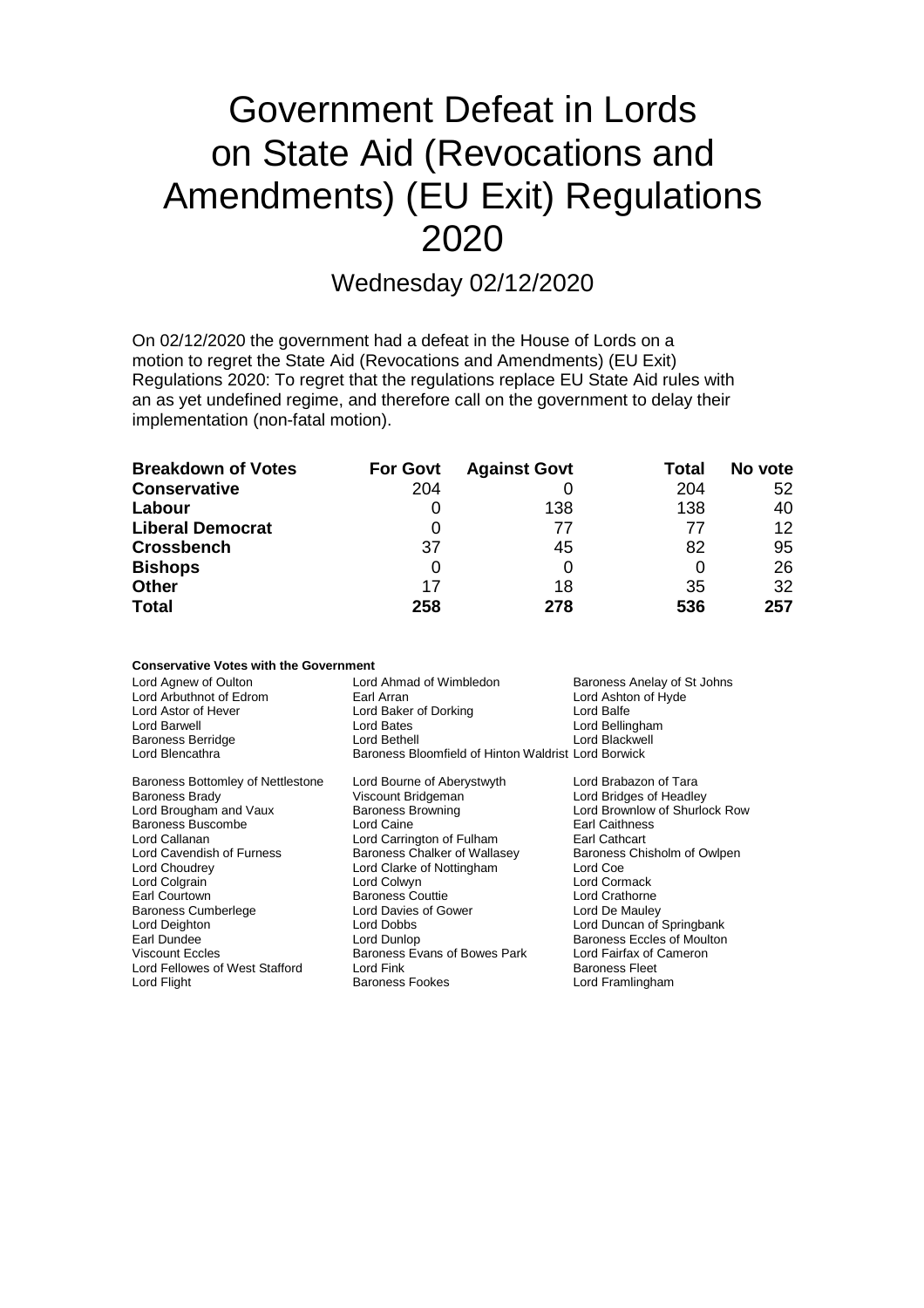This was defeat number 58 in the parliamentary session.Lord Fraser of Corriegarth Lord<br>Freud Baroness Fullbrook

Freud<br>
Lord Gardiner of Kimble<br>
Lord Gardiner of Kimble<br>
Baroness Gardner of Lord Gardiner of Kimble **Baroness Gardner of Parkes** Lord Garnier<br>
Lord Geddes **Lord Garnier**<br>
Lord Glenathur Lord Geddes **Lord Glenarthur** Lord Glenarthur Lord Glendonbrook<br>Lord Gold Lord Goldsmith of Richmond Park Lord Goodlad Lord Gold<br>
Lord Goldsmith of Richmond Park<br>
Lord Grade of Yarmouth<br>
Lord Grade of Yarmouth Lord Grimstone of Boscobel Viscount Hailsham and Lord Haselhurst Lord Haselhurst<br>
Lord Hayward **Constant Hartware Baroness Helic** Lord Henley Lord Hayward **Baroness Helic** Lord Henley<br>Lord Herbert of South Downs Lord Hill of Oareford **Lord Horney Lord Hodgs** Baroness Hodgson of Abinger Lord Holmes of Richmond Baroness Hodgson of Abinger Lord Howard of Rising Lord Horam Lord Howard of Rising Lord Howard of Lympne<br>
Lord Howard Cord Howell of Guildford Lord Hunt of Wirral Earl Howe Lord Howell of Guildford Lord Hunt of Wirral<br>Lord James of Blackheath Baroness Jenkin of Kennington Lord Johnson of Marvlebone Lord Jopling The Lord Keen of Elie Lord Keen Cord King of Bridgwater<br>Lord Kirkham Lord Lord Lamont of Lerwick Lord Lancaster of Kimbo Lord Lang of Monkton Lord Lansley<br>Lord Lilley Lord Lansley Lord Lilley Earl Lindsay Lord Lingfield Baroness Manzoor Lord Marland Lord Marlesford Lord Mendoza **Baroness Meyer** Baroness Meyer **Duke of Montrose**<br>Baroness Morgan of Cotes **Baroness Morris of Bolton** Baroness Morrissey Baroness Morgan of Cotes **Baroness Morris of Bolton** Baroness I<br>Lord Movian Baroness Morris of Bolton Baroness I<br>Lord Moshinan Baroness Neville-Jones<br>
Baroness Nextle-Rolfe Baroness Newlove Baroness Newlove Baroness Newlove Baroness Newlove Baroness Newlove Baroness Newlove Baroness Newlove Baroness Newlove Baroness Newlove Baroness Newlove Barone Baroness Nicholson of Winterbourne Lord Norton of Louth Lord O'Shaughnessy Lord Parkinson of Whitley Bay Lord Patten Baroness Penn Lord Pickles Baroness Pidding The Lord Polak Controller and Lord Popat Lord Popat Lord Popat Lord Popat Lord Randa Lord Price **Lord Rana Lord Rana Lord Rana Lord Rana** Lord Randall of Uxbridge Lord Rana Lord Rana Lord Rana Lord Rana Lord Rana Lord Rana Lord Rana Lord Rana Lord Rana Lord Rana Lord Rana Lord Rana Lord Rana Lord Rana Lord Lord Renfrew of Kaimsthorn Lord Ribeiro<br>1991 Lord Risby Cord Robathan Lord Rose of Monewden Lord Rotherwick Lord Saatchi Baroness Sanderson of Welton Lord Sarfraz **Lord Sanderson Lord Sassoon**<br>Baroness Sater Baroness Scott of Bybrook Baroness Seccombe Baroness Sater **Baroness Scott of Bybrook** Baroness Scott of Bybrook Baroness Scott of Bybrook Baroness Scott of Bybrook Baroness Scott of Bybrook Baroness Scott of Bybrook Baroness Scott of Bybrook Baroness Scott of Bybro Lord Selkirk of Douglas **Lord Sharpe of Epsom** Lord Sheikh<br>Baroness Shephard of Northwold Lord Sherbourne of Didsbury Baroness Shields Baroness Shephard of Northwold Lord Sherbourne<br>Lord Shinkwin Baroness Carl Shrewsbury Lord Shinkwin Earl Shrewsbury Lord Smith of Hindhead<br>Baroness Stedman-Scott Lord Sterling of Plaistow Lord Stewart of Dirleton Lord Strathclyde Baroness Stroud Baroness Sugg Lord Suri Chronic Lord Taylor of Holbeach Chronic Lord Tebbit<br>Cord Trefaarne Chronic Chronic Chronic Viscount Trenchard Chronic Lord Tugendhat Lord Trefgarne Viscount Trenchard<br>
Viscount Ullswater<br>
Viscount Ullswater
Lord Vaizey of Didcot Baroness Verma Lord Vinson Lord Wakeham ermanness Warsi Marsi Lord Wassermanness Warsi Lord Weill Lord Weill Lord Weill Lord Weill Lord Whitby<br>
Lord Wharton of Yarm Music Lord Whitby Music Charless Wilcox Lord Wharton of Yarm Lord Willetts **Baroness Williams of Trafford** Baroness Wyld<br>
Lord Young of Graffham **Baroness Wyld Lord Young of Cookham** Viscount Young

Baroness Jenkin of Kennington Lord Lamont of Lerwick Lord Lancaster of Kimbolton<br>
Lord Lanslev Lord Lexden Lord Mackay of Clashfern Lord McInnes of Kilwinning Lord Moynihan **Lord Nash**<br>
Baroness Neville-Rolfe **Communist Control Control Control Baroness Newlove** Lord Reay **Baroness Redfern**<br>
Lord Ribeiro **Baroness Redfern**<br>
Viscount Ridlev Lord Robathan **Baroness Rock**<br> **Cord Rotherwick** Baroness Rock<br>
Lord Saatchi Lord Sterling of Plaistow Lord Vaizey of Didcot **Baroness Vere of Norbiton**<br>
Lord Vinson<br>
Lord Wakeham

Viscount Goschen Lord Grade of Yarmouth Lord Griffiths of Fforestfach Lord Hill of Oareford<br>
Lord Holdes of Richmond<br>
Baroness Hooper Lord Young of Cookham Viscount Younger of Leckie

**Conservative Votes against the Government**

#### **Labour Votes with the Government**

#### **Labour Votes against the Government**

Baroness Bakewell Lord Bassam of Brighton Lord Beecham

Lord Adonis Lord Alli Lord Anderson of Swansea Baroness Andrews **Baroness Armstrong of Hill Top** Lord Bach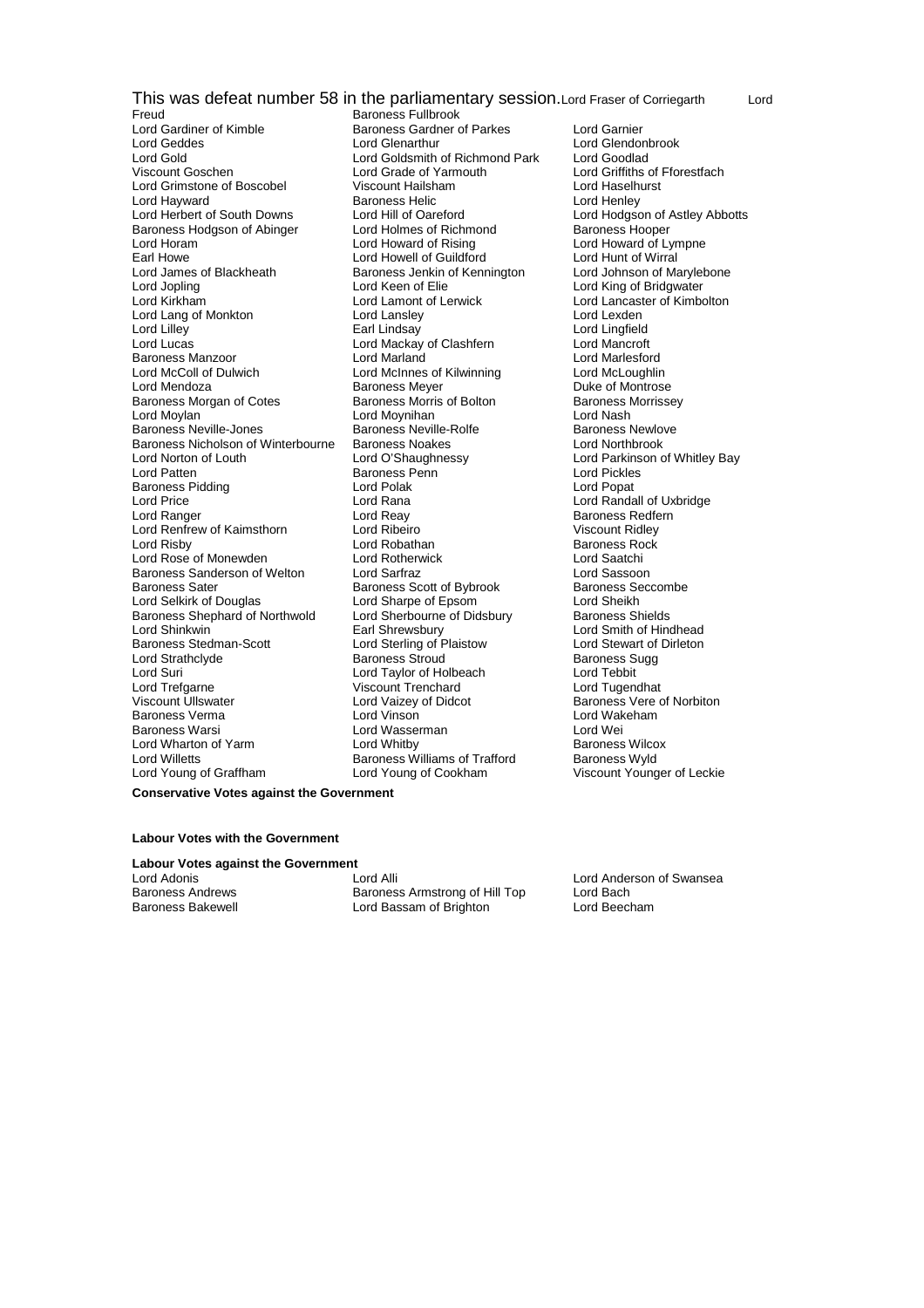Lord Faulkner of Worcester **Lord Foulkes of Cumnock**<br>Lord Giddens Lord Glasman Lord Morgan<br>Lord Morgan Baroness Morgan of Huyton<br>Lord Morris of Aberavon Baroness Morgan Baroness Morgan Baroness Primarolo **Baroness Prosser Lord Baroness Prosser Lord Radice**<br>Baroness Quin Baroness Royall of Blaisdon Lord Stevenson of Balmacara Baroness Taylor Baroness Taylor of Balmacara<br>Baroness Taylor Cord Baroness Triesman

Lord Berkeley **Baroness Billingham** Baroness Blower<br>
Lord Blunkett **Baroness Billingham** Baroness Blower<br>
Lord Bradley Lord Blunkett Lord Boateng Lord Bradley Lord Bragg Lord Brooke of Alverthorpe Lord Browne of Ladyton Lord Bragg<br>
Lord Bragg<br>
Baroness Bryan of Partick Lord Campbell-Savours Lord Carter of Coles<br>
Baroness Chakrabarti Viscount Chandos Baroness Clark of Kil Baroness Chakrabarti Viscount Chandos Baroness Clark of Kilwinning Lord Clark of Windermere Baroness Cohen of Pimlico Lord Collins of Highbury Baroness Corston Lord Cunningham of Felling Lord Davidson of Glen Clova Lord Davies of Oldham Lord Davies of Stamford Clord Davies of Brixton<br>
Baroness Donaghy Cord Donoughue Cord Donoughue Baroness Drake Baroness Donaghy **Baroness I** Lord Donoughue **Baroness Donaghy**<br>
Lord Dubs **Communicate Communicate Communicate Communicate Communicate Communicate Communicate Communicate Communicate** Lord Dubs<br>
Lord Eatwell Lord Eatwell<br>
Lord Faulkner of Worcester Lord Foulkes of Cumnock Baroness Gale Lord Giddens **Lord Glasman** Communications Colding Baroness Golding<br>
Baroness Goudie **Baroness Colding Communications**<br>
Lord Griffiths of Bu Baroness Goudie Lord Grantchester Lord Griffiths of Burry Port Lord Hain **Carlo Corporation Corporation**<br>
Lord Haskel **Corporation Corporation**<br>
Lord Haworth Lord Harris of Haringey **Lord Haskel Communist Communist Communist Communist Communist Communist Communist Comm**<br>Baroness Hayman of Ullock **Baroness Hayter of Kentish Town** Baroness Healy of Primrose Hill Baroness Hayman of Ullock Baroness Hayter of Kentish Town<br>Baroness Henig Priman Baroness Henig Lord Hollick Lord Hollick (Executive Lord Howarth of Newport<br>
Lord Hunt of Kings Heath (Executive Lord Hutton of Furness Baroness Hughes of Stretford Lord Hunt of Kings Heath Lord Lord Hutton Lord Hutton Cord Jordan Lord Jones **Example:** Baroness Jones of Whitchurch Lord Jordan<br>Lord Judd **Corporation Lord Kennedy of Southwark** Lord Kestenbaum Lord Judd<br>
Lord Assembly Lord Kennedy of Southwark Lord Kestenbaum<br>
Lord Lord Lord Knight of Weymouth Lord Layard Baroness, St. 2006.<br>Lord Knight of Weymouth Lord Lennie The Lord Levy Controllery Baroness Liddell of Coatdyke<br>Cord Liddle Lord Lipsey Lord Lipsey Baroness Lister of Burtersett Lord Liddle Lord Lipsey Lord Lipsey Corporation Baroness Lister of Burtersett<br>Lord MacKenzie of Culkein Baroness Mallalieu Baroness Massey of Darwen Baroness Mallalieu Baroness Massey of Darwen<br>
Lord McAvoy Lord McConnell of Glenscorr<br>
Lord McNicol of West Kilbride<br>
Lord McNicol of West Kilbride Lord Maxton Lord McAvoy Lord McAvoy Lord McConnell of Glenscorrodale<br>Baroness McIntosh of Hudnall Lord McKenzie of Luton Lord McNicol of West Kilbride Baroness McIntosh of Hudnall Lord McKenzie of Luton Lord McNicc<br>
Lord Mendelsohn Lord Mitchell Cord Mitchell Lord Monks Lord Mendelsohn **Lord Lord Mitchell** Lord Mendelsohn Lord Monks<br>
Lord Morgan Lord Morgan of Huvton Baroness Morris of Yardley Lord Morris of Aberavon **Lord Murphy of Torfaen** Baroness Osamor<br>
Lord Pendry **Corris Corris Corris Corris Corris Corris Corris Corris Corris Corris Corris Corris Corris Corris Corris Corris Corris Corris Corris Corris Cor** Lord Pendry Baroness Pitkeathley Lord Prescott Baroness Quin **Communist Control Control** Lord Radice **Baroness Ramsay of Cartvale**<br>Baroness Rebuck **Baroness Rebuck** Lord Reid of Cardowan **Baroness Rebuck** Lord Robertson of Port Ellen Baroness Rebuck **Lord Reid of Cardowan** Cardowan Lord Robertson of Port Ellen<br>Lord Rooker Lord Rosser Corpus Corpus Lord Rowlands Lord Rosser **Lord Rowlands**<br> **Lord Sawver** Communication Research Lord Sikka Viscount Simon Charles Smith of Gilmorehill<br>Baroness Smith of Basildon Lord Snape Cord Snape Lord Soley Baroness Smith of Basildon Lord Snape<br>
Lord Stevenson of Balmacara Baroness Taylor of Bolton Baroness Thornton Lord Turnberg **Baroness Warwick of Undercliffe** Lord Watson of Invergowrie<br>
Lord Watts Corp Caroness Wheeler **Baroness Whitaker** Lord Watts Text Communist Baroness Wheeler Theorem Baroness Whitaker<br>The Baroness Wheeler Theorem Baroness Whitaker<br>Lord Winston Lord Whitty **Lord Wills** Lord Wills **Lord Winston**<br>
Lord Wood of Anfield **Conduct Baroness Young of Old Scone** Lord Young of Norwood Green Baroness Young of Old Scone

Lord Tunnicliffe

#### **Liberal Democrat Votes with the Government**

#### **Liberal Democrat Votes against the Government**

Lord Alliance **Baroness Bakewell of Hardington Mandeville** Baroness Barker

Baroness Bowles of Berkhamsted Lord Bradshaw<br>Lord Burnett Baroness Burt of Solihull Lord Burnett **Baroness Burt of Solihull** Lord Campbell of Pittenweem<br>
Lord Chidgey **Collect Lord Clement-Jones** Lord Cotter Lord Cotter Lord Chidgey Lord Clement-Jones Lord Cotter Lord Dholakia Baroness Featherstone Lord Foster of Bath

Baroness Garden of Frognal

Lord Beith Baroness Benjamin Baroness Benjamin Baroness Bonham-Carter of Yarnbury<br>Baroness Bowles of Berkhamsted Lord Bradshaw Baroness Brinton

Lord Allan of Hallam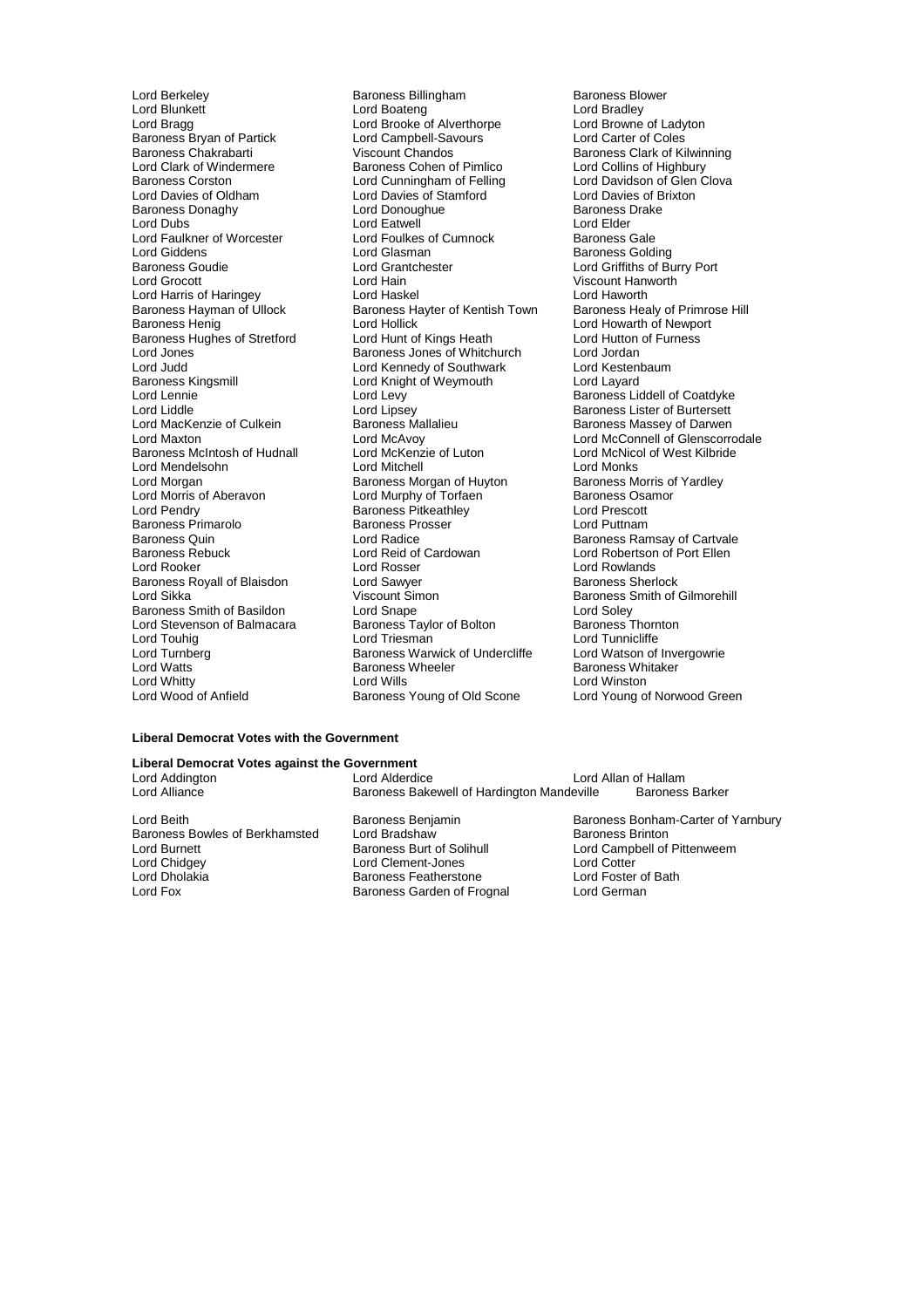- Baroness Miller of Chilthorne Domer Lord Newby<br>Lord Oates Lord Paddick Lord Rennard **Baroness Scott of Needham Market**<br>Baroness Sheehan **Baroness Scott of Needham Market** Lord Stunell<br>
Lord Tavlor of Goss Moor Baroness Thomas of Winchester Lord Willis of Knaresborough Lord Wrigglesworth
- Lord Goddard of Stockport Lord Greaves Corport Baroness Grender<br>Baroness Hamwee Baroness Harris of Richmond Baroness Humphreys Baroness Hamwee Baroness Harris of Richmond<br>
Baroness Harris of Richmond Baroness Humphreys Harris of Richmond Baroness Humphreys Jolly Baroness Hussein-Ece Baroness Jolly<br>
Baroness Kramer<br>
Lord Lee of Trafford Lord Jones of Cheltenham Baroness Kramer Lord Lee of Trafford Lee of Trafford Lee of Trafford Lee of Trafford<br>Baroness Ludford Lord Marks of Henley-on-Thames Lord McNally Lord Marks of Henley-on-Thames Lord McNally<br>Lord Newby **Baroness Northover** Lord Oates Lord Paddick Lord Palmer of Childs Hill Baroness Pinnock **Exercise Search Purvis of Tweed Lord Razzall**<br>
Lord Razzall Baroness Randerson Lord Razzall Lord Redesdale **Baroness Smith of Newnham Lord Shipley**<br> **Baroness Smith of Newnham Lord Strasburger** Lord Stoneham of Droxford Lord Storey Lord Storey Lord Strasburger<br>
Lord Stunell Baroness Suttie Lord Taverne Baroness Thomas of Winchester Lord Thomas of Gresford<br>Viscount Thurso **Container Corporation** Baroness Thornhill **Same Communist Communist Communist Communist Communist Communist Communist Communist Communist**<br>
Lord Tyler of Enfield **Communist Communist Communist Communist Communist Communist Communist Communist Co** Baroness Tyler of Enfield **Lord Tyler** Lord Tyler Lord Verjee<br>Lord Wallace of Saltaire Lord Wallace of Tankerness **Baroness Walmsley** Lord Wallace of Tankerness
	-

#### **Crossbench Votes with the Government**

Lord Butler of Brockwell Lord Cameron of Dillington<br>
Lord Carrington Cord Chartres Earl Courtenay of Devon Lord Craig of Radley<br>Lord Cromwell Craigavon Baroness Deech Earl Erroll Lord Cromwell **Communist Communist Communist Cromocon**<br>Baroness Falkner of Margravine Lord Field of Birkenhead **Earl Erroll** Baroness Falkner of Margravine Lord Field of Birkenhead Lord Grabiner Lord Green of Deddington **Lord Greenway Corporation** Lord Hogan-<br>Lord Houghton of Richmond Lord Jay of Ewelme **Lord Howe Lord Kakkar** Lord Houghton of Richmond Lord Kilclooney Lord King of Lothbury Lord Laming Lord Mawson **Communist Communist Communist Clean** Lord Powell of Bayswater<br>Lord Ravensdale **Lord Stimmer Lord Stephen Communist Communist Communist Communist Lord Stirrup** Lord Ravensdale Lord St John of Bletso<br>Lord Thurlow Lord Vaux of Harrowden Viscount Waverley

#### **Crossbench Votes against the Government**<br>Lord Aberdare Lord Adebowale

- 
- Lord Chartres **Earl Cork and Orrery**<br>
Lord Craig of Radley<br>
Viscount Craigavon
- Lord Aberdare **Lord Adebowale** Lord Atton of Liverpool<br>
Lord Berkeley of Knighton **Lord Best** Lord Best **Baroness Boothroyd** Lord Berkeley of Knighton **Lord Best** Lord Best **Baroness Boother Baroness Boother**<br>
Baroness Brown of Cambridge Baroness Butler-Sloss **Baroness Best Baroness** Best Clancarty Baroness Brown of Cambridge Baroness Butler-Sloss Earl Clancarty<br>
Baroness Clark of Calton Viscount Colville of Culross Baroness Coussins Viscount Colville of Culross Baroness D'Souza Lord Eames Baroness Finlay of Llandaff Lord Freyberg **Baroness Grey-Thompson** Lord Harries of Pentregarth<br>Baroness Hollins **Baroness Cord Hope of Craighead** Lord Kerr of Kinlochard Baroness Hollins **Lord Hope of Craighead** Lord Kerr of Craighead Lord Kerr of Craighead Lord Kerr of Kinlochard K Lord Kerslake Baroness Kidron Lord Krebs Lord Loomba<br>
Lord Macpherson of Earl's Court<br>
Baroness Meacher Baroness Masham of Ilton Baroness Meacher Baroness Meacher Baroness Morgan of Drefelin<br>Baroness Murphy Baroness Neuberger Baroness Lord Pannick Baroness Murphy Baroness Neuberger Lord Pannick Lord Patel Baroness Prashar Lord Ramsbotham Lord Rees of Ludlow Lord Ricketts Lord Rowe-Beddoe Lord Russell of Liverpool Lord Singh of Wimbledon Duke of Somerset Lord Stern of Brentford

### **Bishop Votes with the Government**

**Bishop Votes against the Government**

- Lord Broers Viscount Brookeborough Lord Brown of Eaton-under-Heywood Lord Walker of Aldringham
	-